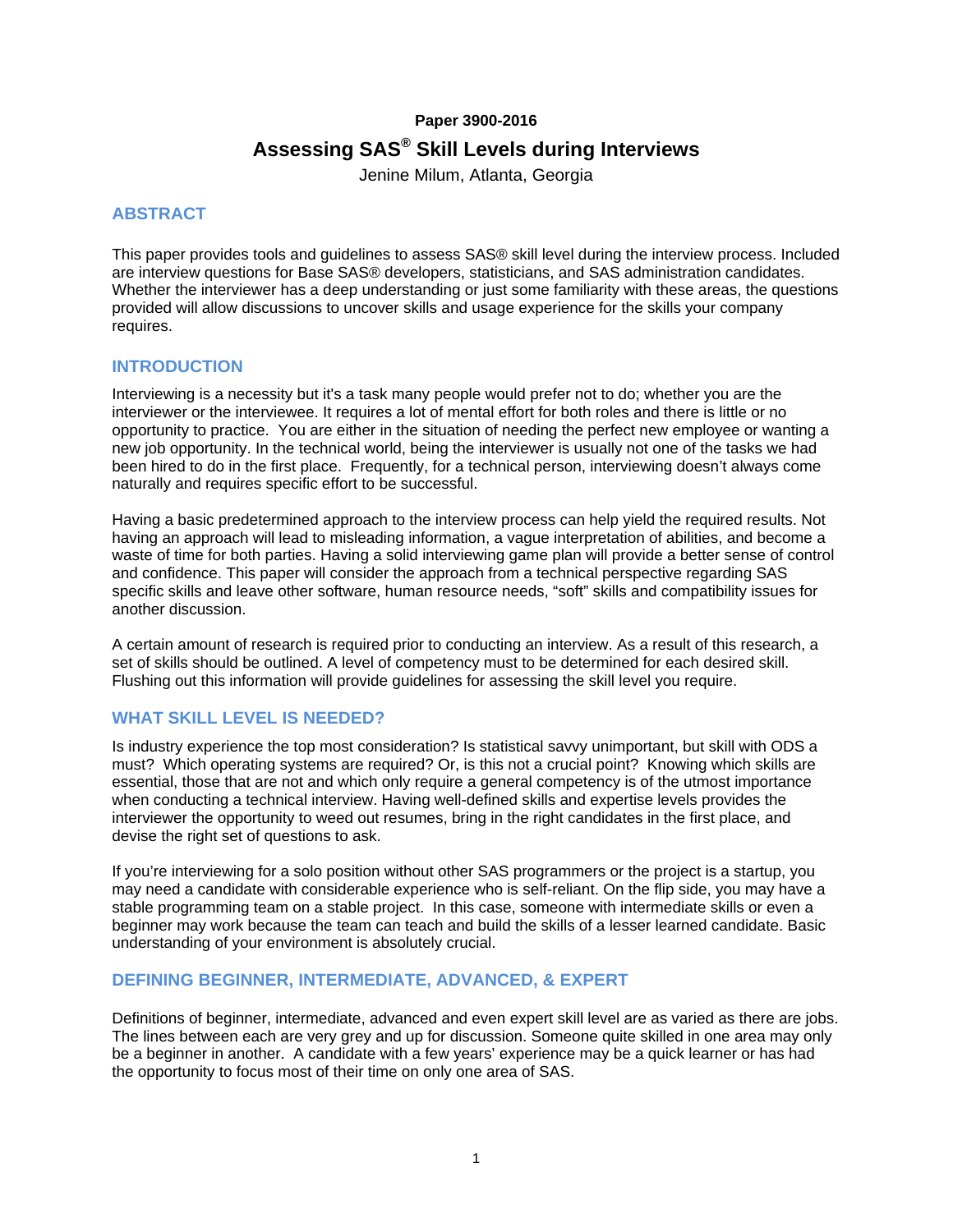Below are this author's general guidelines

- Beginner 1-3 years
- Intermediate 3-6 years
- Advanced 6-10 years
- Expert 10+ years

Of course, there are exceptions to everything. With this general time table, you are given a basic starting point to begin your assessment. The length of a candidate's experience should be clearly identified in the resume allowing you to somewhat predetermine a skill level. The responses to the interview questions can be used to confirm their stated experience level.

# **CREATING THE BEST JOB DESCRIPTION**

What is the best way to avoid wasting time interviewing? The answer is: get the best candidates to apply. A well written job description is one of the more advantageous pieces of the interview process. We are all busy and writing job descriptions is a tedious task. Cut-n-paste job descriptions lead to wasted time reviewing resumes that don't have the skills we're really seeking. Spending the time upfront identifying critical information to be included in the job description will provide the best results.

Job description building pieces:

- 1. Which exact SAS skills are required? Examples: (Installing hotfixes, model validation, SAS macros)
- 2. The skill level defined for each item.
- 3. The importance of each item.
- 4. What type of task is associated with each skill?

Listing skills which would be rarely utilized is misleading and may deter a candidate from applying. The lesser used or not necessarily needed skills should be listed as "like to have" skills. Allow the candidates to know how major skills will be utilized. While one skill may be a "must" with heavy experience, another may be one where exposure is sufficient and can be built upon later.

Great care needs to go into every word of the description. Don't be ambiguous and leave too much up to interpretation. You may end up with many inappropriate candidates vying for an interview and you'll end up with a bewildering mess of resumes to review. A description that is too stringent, however, might ward off very viable candidates. Minimum experience requirements and specific skills and minimum education level should be very clear. If specific experience will substitute for education, say so. With the above fully flushed out, you'll have fewer resumes to review so reviewing them will be much more effective and efficient.

Writing the job description, if done well, will also help prepare the interviewer in developing questions to be used during the interview.

#### **TYPES OF INTERVIEWS**

There are two types of technical interviews: the phone interview and the face-to-face interview. Both have their advantages and disadvantages.

Meeting a person face-to-face gives a lot more opportunity to assess their skills. The candidate obviously brings to the interview only what they have in their headso body language can be very enlightening. Confusion, confidence, and comfort with questions are harder to hide in person. Time permitting, programming tests can easily be administered. I have found it very enlightening to have the candidate bring in code of their own and ask them to explain what it is doing.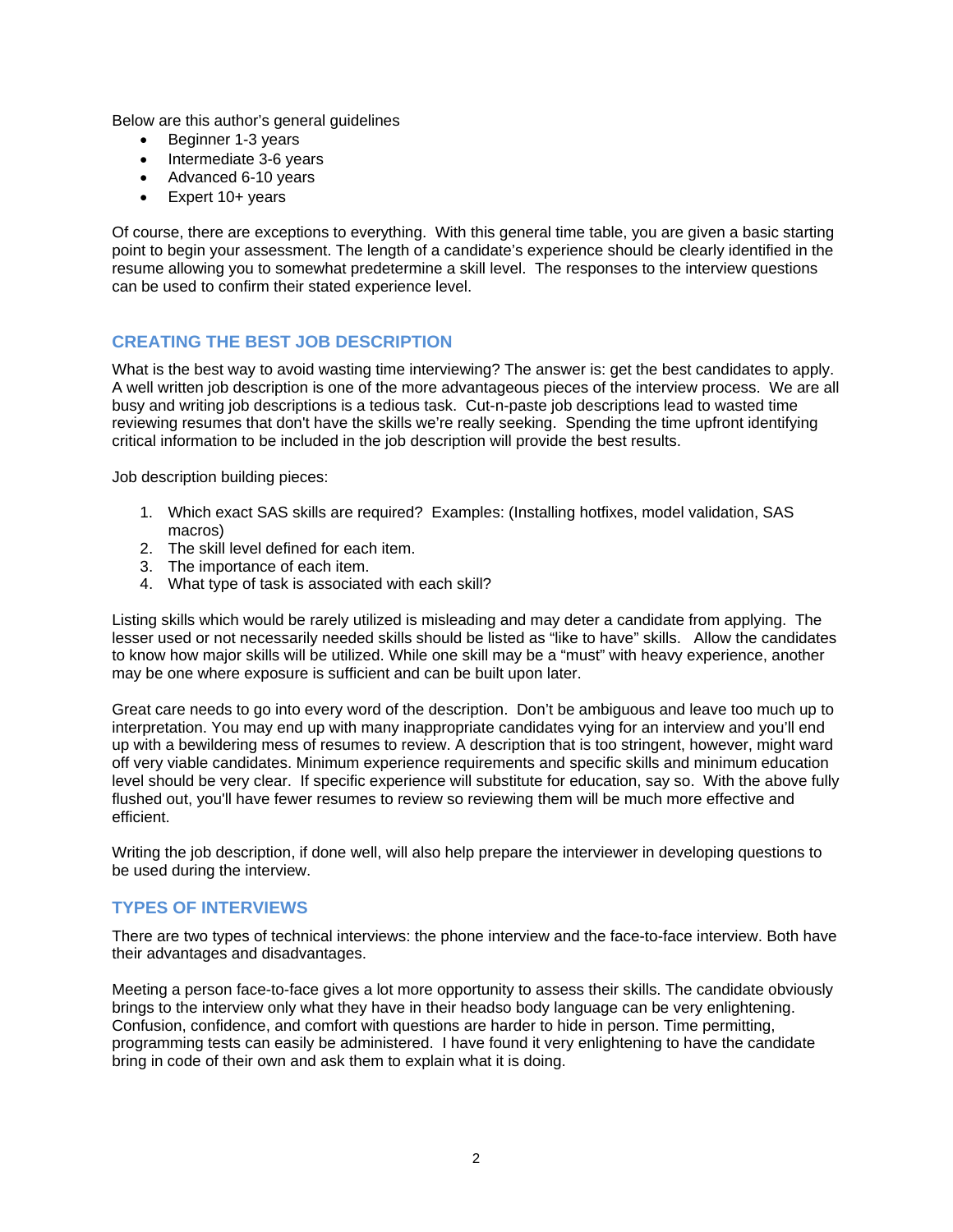There are disadvantages to a face-to-face interview. If you are going to the effort of bringing in a candidate for an interview, it's likely you will have this person interview with multiple people. Unless the person is a referral, you don't know anything more about the candidate than what is in his or her resume. You run the risk of wasting the time of multiple people with a candidate who could be quickly eliminated in a phone interview

Phone interviews allow the interviewer a chance to assess more candidates and it does not have to involve as many people. Phone interviews tend to take less time. This is could be its biggest advantage. Obviously written tests or code reviews are not really options. This can be overcome with a good set of questions that can be easily answered over the phone. Phone interviews, however, also hide the possibility that the candidate is using notes or looking items up during your discussion.

## **QUESTION TYPES: OPEN VS. CLOSED**

There are two types of interview questions: open and closed. A "closed" question requires a yes/no or specific response. Questions such as: "Are you a US citizen?" (Yes), "How many years have you programmed in SAS?" (5), "What is the SAS numerical value of January 1, 1960?" (Zero).

An "open" question guides the candidate to lengthier responses and explanations. These types of questions reveal the most information. It is important to devise questions that elicit honest and revealing responses and require more thought from the candidate. Questions such as: "How did you get started using SAS?" require full sentence responses and frequently produce revealing answers. It's important to remember to give some "breathing time" after each question has been answered. The interviewee may often have additional input as they think through their response.

While open questions reveal the most, they are more tedious on both the interviewer and the interviewee. A nice mixture of both makes for the best interviews. The combination of the two types helps keep the flow of the interview moving and the candidate on their toes.

# **PRODUCTIVE INTERVIEWING**

Below is a list of suggestions to make an interview as productive as possible: Come prepared with a list of relevant questions.

- Provide a private uninterrupted time to conduct the interview.
- Thoroughly familiarize yourself with the applicant's resume. Focusing on the pertinent areas to the role being discussed.
- Don't hesitate to take notes during the interview. As you go through each question, write down key words used by the candidate as a reminder of their reply.
- After finishing a question, it's helpful to categorize each answer with rough score: a B (Basic), I (Intermediate), A (Advanced), or E (Expert) for the 4 levels of skill. You can change them later, but it's a reminder of your initial impression. The accumulation of these categorizations will easily highlight your initial overall level assessment of the candidate.
- Taking notes and quick assessments during the interview will slow the pace, giving the interviewee time to shift more easily from one question to another. Sometimes this results in additional information from the candidate that would have otherwise been missed by speeding through at a fast a pace.
- If you are an experienced SAS professional, let the candidate know up front. They will be less likely to just use buzz words and waste time giving answers you know aren't correct. If you aren't experienced, do not offer this information. In that case, keep them guessing.
- Avoid leading questions such as "Isn't it right to", "Would you agree that", and "Wouldn't you". All of these phrases suggest an answer. Instead, use phrases such as "List", "Describe", "Tell me about",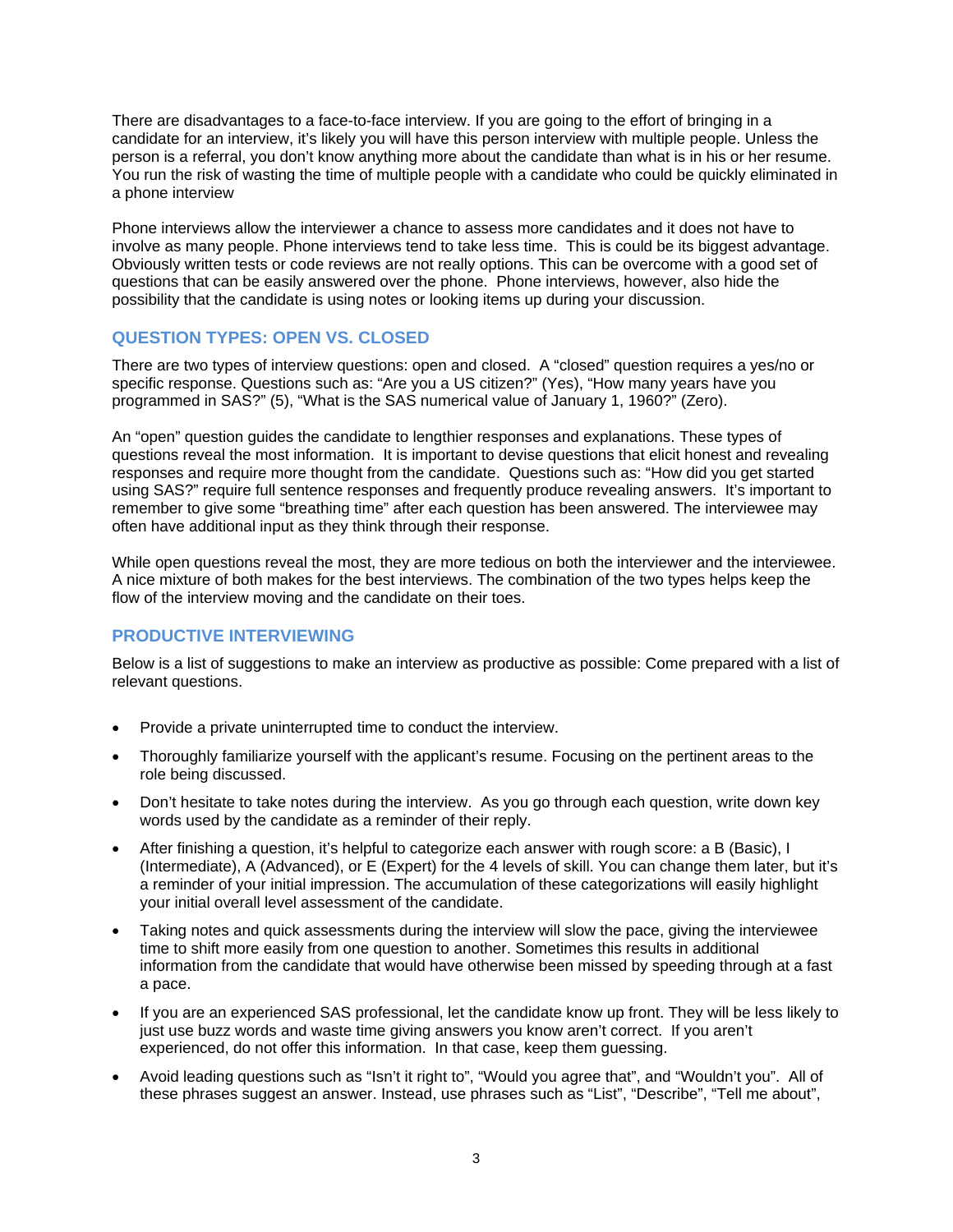"How would you …"

- Use follow-up questions when a vague or incomplete answer is given. The response may be the result of a candidate not fully understanding the question. Coming back with the same question worded differently may yield the desired results.
- Follow-up questions may be useful when you think the person is providing a distracting answer to avoid showing their lack of knowledge on a topic.
- Hold your fire. If you get an incorrect answer, it doesn't benefit either of you to point it out. It will distract the candidate from the rest of the interview. Just make a note of it when assessing the skill level for that particular question.
- Review your notes immediately after the interview to add additional comments or change your ratings based on the entirety of the interview.

#### **GENERAL SAS INTERVIEW QUESTIONS (USE FOR GENERAL, ADMIN, & STATS)**

This paper provides interview questions for 3 types of SAS professionals: Base SAS programmer, SAS Administration, SAS Statistician. The following questions may be used for all 3 types and a good way to get things rolling.

1) Where did you learn SAS (Administration, Stats, etc.)?

*This is a nice generic question to get the conversation started. Did they learn it at school, on the job, attended SAS led training? I would be skeptical if someone tells me they taught themselves, although it is possible. In this case, I would follow up with a couple more questions.*

2) How many companies have you worked for using SAS?

*While job hopping may be an indication of other issues, some variety may lead to a broader experience and show an ease to adapting to new SAS environments.* 

- 3) What version(s) of SAS are you currently using?
	- a. What previous versions have you used?
	- b. Which SAS software/tools have you used?

*If they don't know there are versions or which one(s) they are using, I'd label the candidate a beginner. An expert will be able to tell you which service package they're using and the history of the versions use. SAS has many software tools for many different purposes. If the candidate lists a tool you are unfamiliar with, jot it down and look it up later.* 

- 4) Which operating systems are you running under?
	- a. How long for each?
	- b. How long ago/recent?

*This author spent the first 10 years using SAS in a mainframe environment but have been on a Unix Platform or using PC SAS since that time. It would not be appropriate to suggest my skill in the mainframe arena is current.*

5) Where do you go when you have a SAS question?

*This is a favorite question of this author's. I like to hear that the candidate has other SAS professionals they reach out too. Using the SAS community boards, searching for Papers on lexjansen.com, SAS topic books, User Groups, Google and SAS/Support are some of the most used tools. It would be concerning if a candidate suggests they mostly go to SAS/Support. I interpret this as someone that doesn't want to figure out their issues and wants someone else to do it for them. A*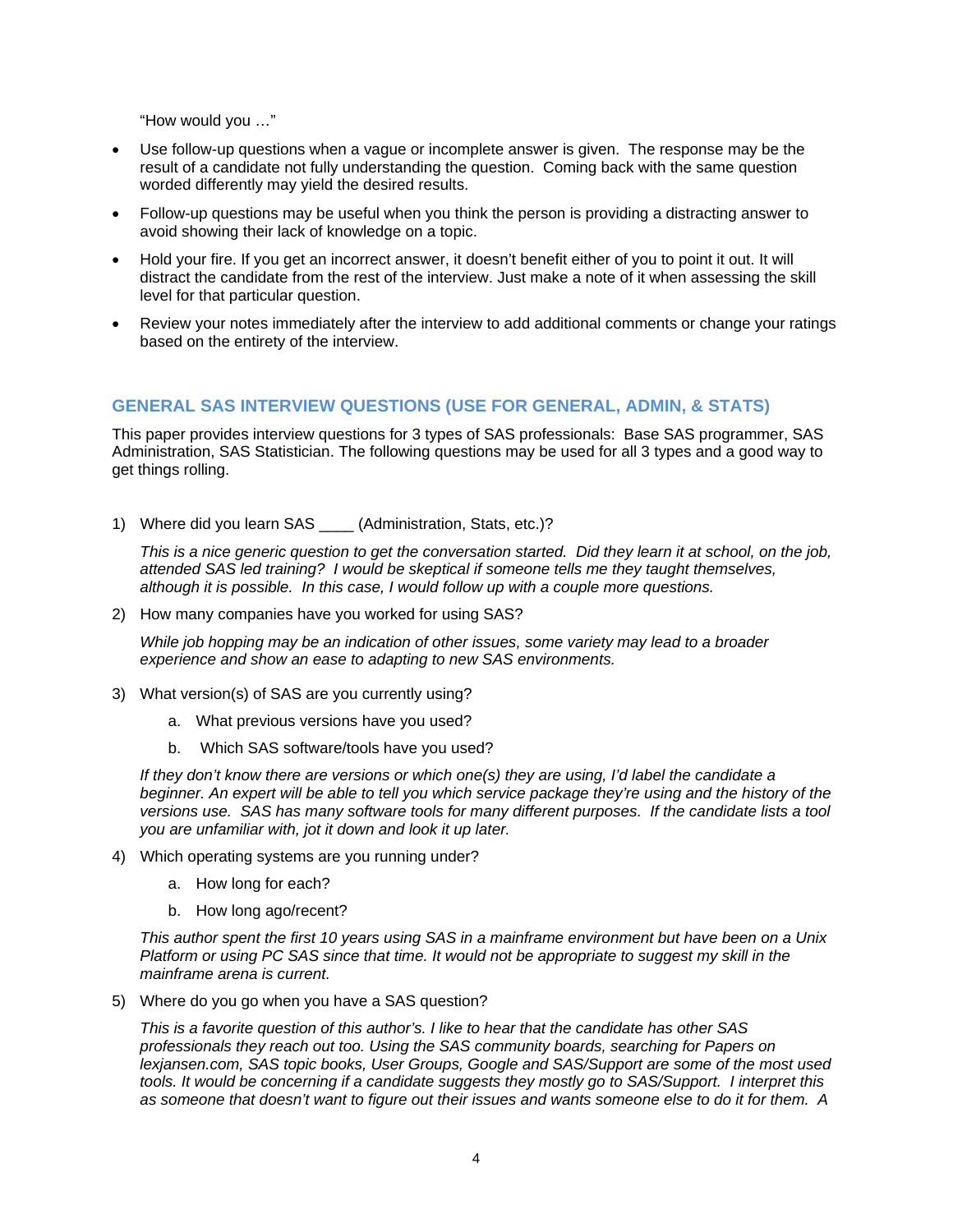*combination of responses is most desired.* 

6) What size of data is being processed in the environments you've run SAS?

*"Big" is a very relative term. Using the term Big Data doesn't necessarily mean the same thing to everyone. A million records with 4 variables is quite different from 300 million rows with 100 variables. This question is especially important if your environment uses data that is big enough that the approach to the job is affected by the skill of the user. Respectively, the number of servers or other measurements of the environment and the candidate's exposure should be explored.* 

7) Do you attend any local / in-house/ regional/ international/ etc SAS conferences?

*While this question does not necessarily lead to determining skill level, someone that is active in this aspect usually has a real desire to learn new skills, keep up with the latest tools and make profitable contacts.* 

8) Are you SAS Certified in any of the areas of competency?

*While Certification is a nice thing to have, certification without the years of professional experience means someone may only be good at studying and taking tests. Learning SAS in a controlled environment is quite different than the real world. The real world has very flawed data and less than ideal processing environments.*

#### **SAS DEVELOPER SKILL QUESTIONS**

1) What is the significance of January  $1<sup>st</sup>$ , 1960?

*Dates are one of those things that often give SAS users headaches even though dates are rarely not used. This is one of the most basic questions you could ask. If the candidate doesn't know the answer is 0 and that all SAS dates increase by one for each day after and decrease by 1 going backwards from Jan. 1st 1960 then they are not likely to be anything more than a true beginner.* 

2) Which SAS Procedures (Procs) do you use and for what purpose?

*An experienced SAS user will be able to list a dozen procedures they regularly use and how they use them. In addition, they will be able to list others less used but know their purpose.* 

3) List the SAS functions you generally use and how you use them.

*Similar to question #2 in the amount of examples which are listed and the description of their uses. One would expect this list to be much longer. Keep an eye out for the pattern and types of functions and their uses. Are most of those listed used for character string manipulation, data selection, in creating macro variables or other purpose? If some obscure, less obvious functions are listed, make sure to follow up with a description of how they use it. A "text book" answer may be more a sign of text book knowledge and not practical application.* 

4) Are there SAS system options you use and for what purpose?

*As with #2 and #3, an experienced user should have a varied response. A beginner may be aware of*  having Options in their code but not really understand their uses. The candidate may be using code *inherited and just take the Options for granted and continue to use them even if they have little purpose for their current application. An experienced user will know how and when Options are effective.* 

5) Describe your familiarity with SAS formats/Informats and how you use them.

*A beginner may only be familiar with formats to manipulate dates and numbers into predictable printed formats (commas , dollar signs, percent signs, dates, length of character strings). The ability to create basic formats for specific purposes unique to their environment shows a bit more experience. The ability to create data driven formats is yet another step forward in experience. There are even more advanced application beyond these and would show an expert level of*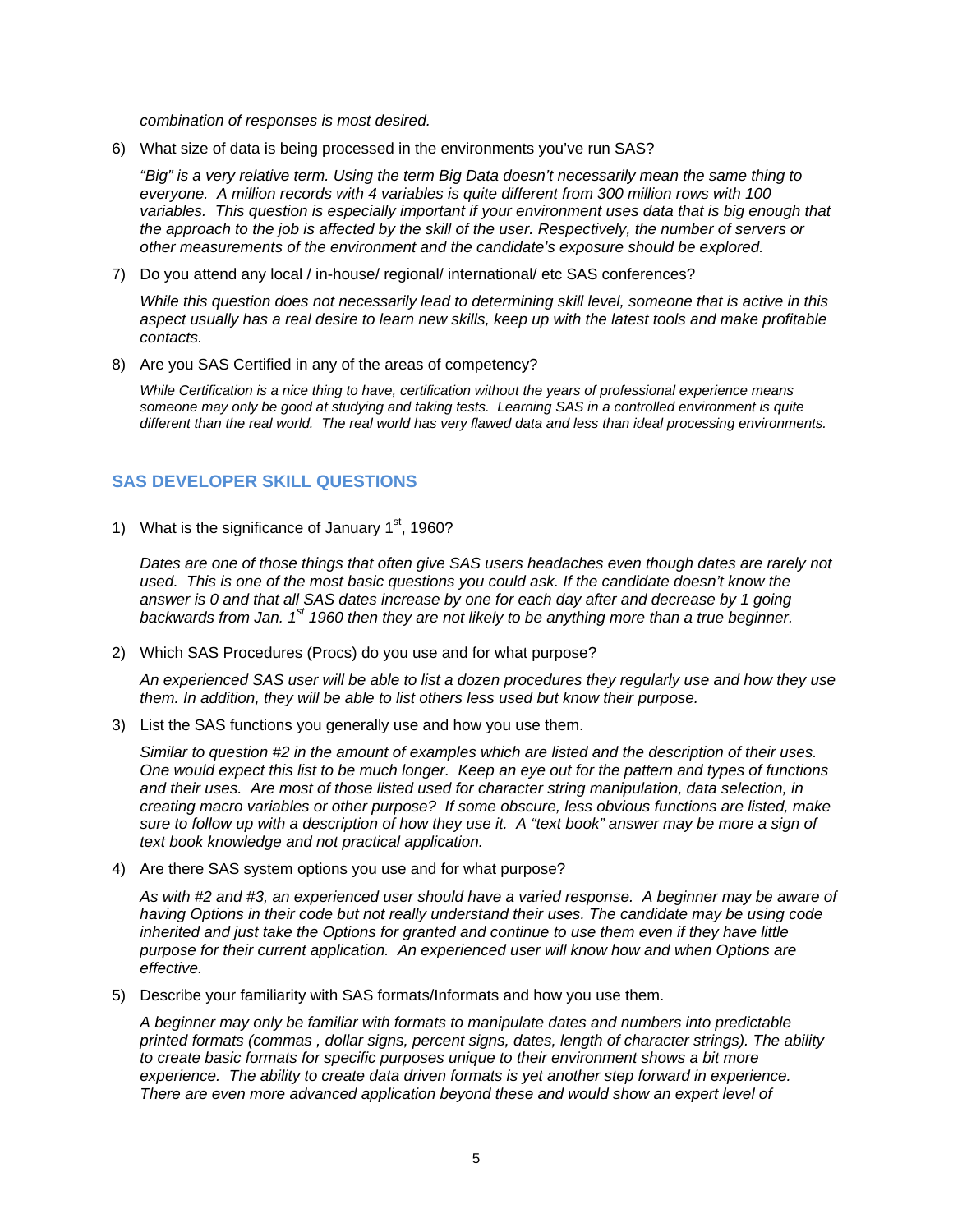*knowledge.* 

6) When creating reports, what methods do you utilize? What type of output is produced and what is the method applied to create it?

*There are so many answers to this question and some of it may be dependent on the SAS software being used. Do they Put statements to create output to a text file? (Very old school but sometimes still necessary). Do the create output using ODS? If so, which Engines and Templates do they use? What type of outputs do they create? .xlsx , .txt, .xml, .html , .pdf? Techniques using templates, modifying templates, creating multi-sheet Excel sheets, traffic lighting output and many different types of adding graphing and pivot table capability show advanced report creation if this is a needed skill.* 

*In addition, which Procs do they use to create this output? Proc Report, Tabulate, Freq, Print, Contents, Reg, any of the multitude of the graphing output options, and the list goes on.* 

7) Describe your familiarity with SAS Macros.

*There is a clear difference between SAS Macro variables and SAS Macro language. A beginner may not be aware of the difference and may only use Macro variables to be used multiple times in a process. Stating the use of Macros for repeated processes doesn't show extensive skill in this area. A more experienced user will be able to describe the use of macro language far beyond creating variables and repeating processes.* 

8) What is the purpose of Data Null and how do you use it?

*This is not an overly important question and the lack of use would not be a concern if the need is for a less experienced candidate. If someone states they've been using SAS a long time and doesn't know its uses, then I'd be concerned. Data \_Null\_ is mostly associated with creating macro variables, using macro functions, testing or outputting values to the SAS log.* 

9) Are there other SAS tools you have experience with and what are the situations under which you use them?

*This is an opportunity to allow the candidate to expand on anything which wasn't covered in pervious questions they feel may be pertinent. With the ever expanding list of SAS software options, even if a candidate hasn't used additional packages, a more experienced user will at least be aware of the availability and even an opinion of the necessity and situations applicable for such tools.* 

#### **SAS ADMINISTRATION QUESTIONS**

Note: These are questions are meant to be SAS specific. You'll want to add additional questions about environment specific topics (ex. Unix experience).

1) Describe your role with the SAS products and versions you have worked with.

*With so many products available beyond base SAS, the match between their product line experience and yours is helpful. Experience with versions that match yours and newer versions is ideal for the future of your installation. If your organization is desktop oriented those skills will be most immediately relevant. Though there is a trend towards integrating with servers, don't overlook that value for the long-term. The stronger the matchup, the more value the candidate offers to your organization. The roles should include application administration, with most likely metadata management (users, groups, folders), and perhaps even some end user tools.* 

2) Describe the operating system(s) you have used with SAS and other tools, both client and server.

*Experience on the operating systems you use in your organization is valuable, but similar intense experience on others can also be a plus should your organization shift directions. Look for discussion on the tools used within the operating system to monitor and optimize the environment. This should*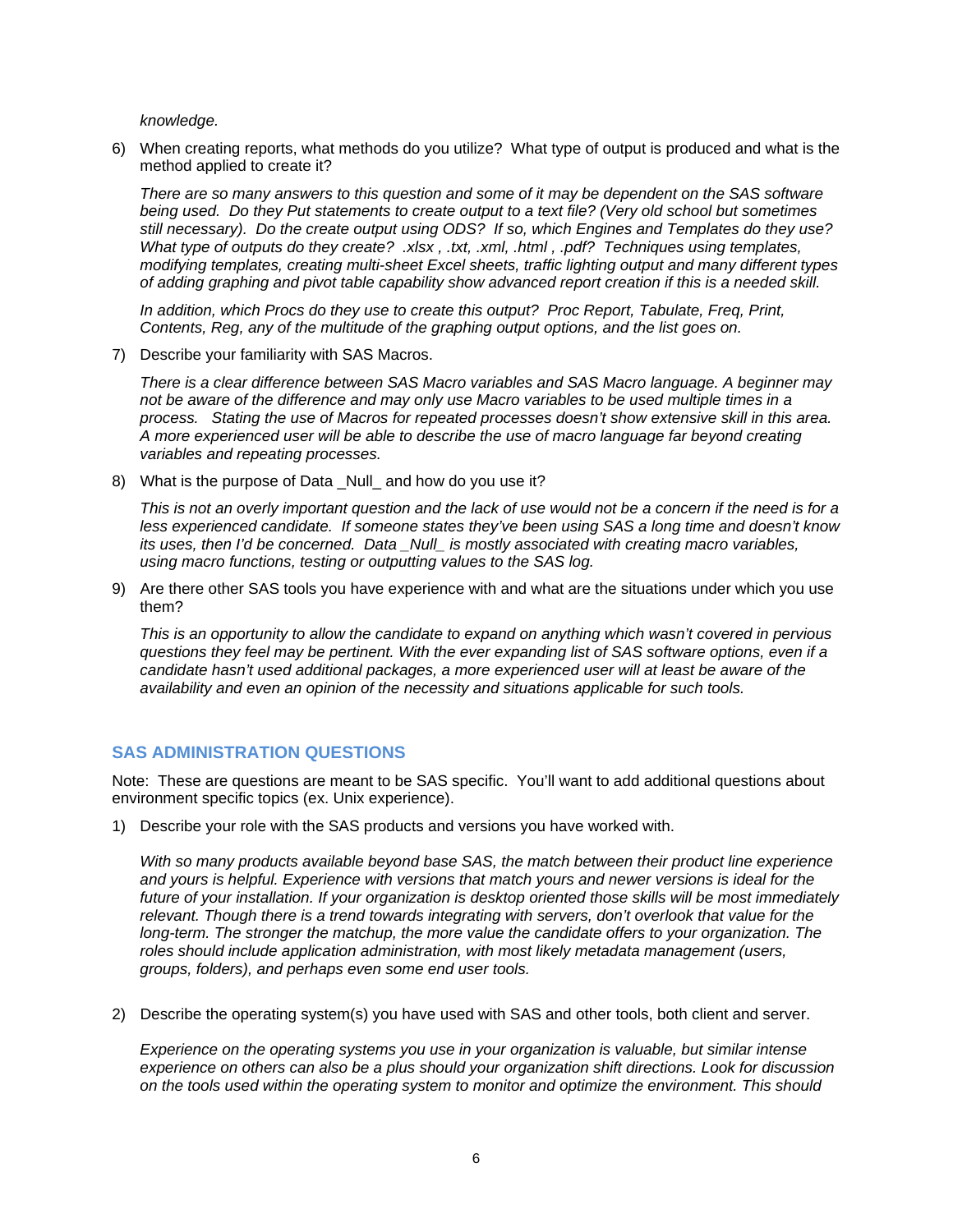*include discussion around performance issue identification on disk I/O, memory, CPU, and network. Strategies to resolve those issues should be evident with an advanced candidate.* 

3) Which products have you installed and configured (both server and desktop products)?

*Desktop software installation and configuration is a must for any candidate and server installation for more experienced candidates. Multi-server installations with SAS Grid or SAS High Performance Foundation (such as with SAS Visual Analytics or SAS Visual Statistics) is expected in the most advanced candidates, although a number of organizations outsource that specialty due to the infrequency of installations. Experience with multiple environments (development, test, production) and the SAS Platform scheduler will also be evident with more experienced candidates.* 

4) Describe any special SAS configurations or enterprise integrations have you done.

*On the server side, enterprise integration is essential. A less experienced level candidate should have participation with authentication via LDAP/AD, network storage integration, database connections, appropriate disabling of virus scanning, and backups. There should be a long list of these from an experienced candidate such as user and group synchronization with an external identity provider, proxying through a network load balancer or Apache reverse proxy, enterprise scheduler integration, centralized logging, and complex security, firewall, and data leakage tool integration. Public versus private web integration along with support of applications that integrate with SAS may also be evident in senior candidates.* 

5) Describe the SAS hotfix and patching schools of thought and also the processes you have used.

*Different organizations patch on different schedules and for different reasons. Knowing which the candidate has experienced and which they have given thought to can determine both their experience and fit to your organization. The various approaches can be discussed, from simplest (none), to asneeded, to quarterly for security hotfixes, to monthly for all released hotfixes. The reasons behind these approaches and how to successfully accomplish them with a minimum of disruption to the end users should be apparent in an advanced candidate. Talking through exactly how the candidate accomplished the task should involve discussion of SASHFADD, SAS Deployment Manager, postinstallation steps, system restarts, and the use of multiple environments to test and promote the changes all the way to production.* 

6) Describe your experiences migrating between SAS environments and versions.

Having experience with multiple environments with active migrations indicates the candidate is well *versed in this area. Discussion should include frequency of migrations (ad-hoc, daily, weekly, monthly, or only when an upgrade happens) and how long the process takes, along with nuances of the steps. Automation (or awareness of automation) of these steps indicates a more advanced candidate. Similarly with short migration times.* 

- 7) How many and what types of users have you supported?
	- a) Describe some of the main support activities.
	- b) What were some of the interesting outliers and challenges?

*Look for experience with a large number of users in an advanced candidate as well as a thorough discussion regarding troubleshooting, best practices and techniques the candidate uses to support a large number of end users. Different organizations draw the line between administrator and end-user*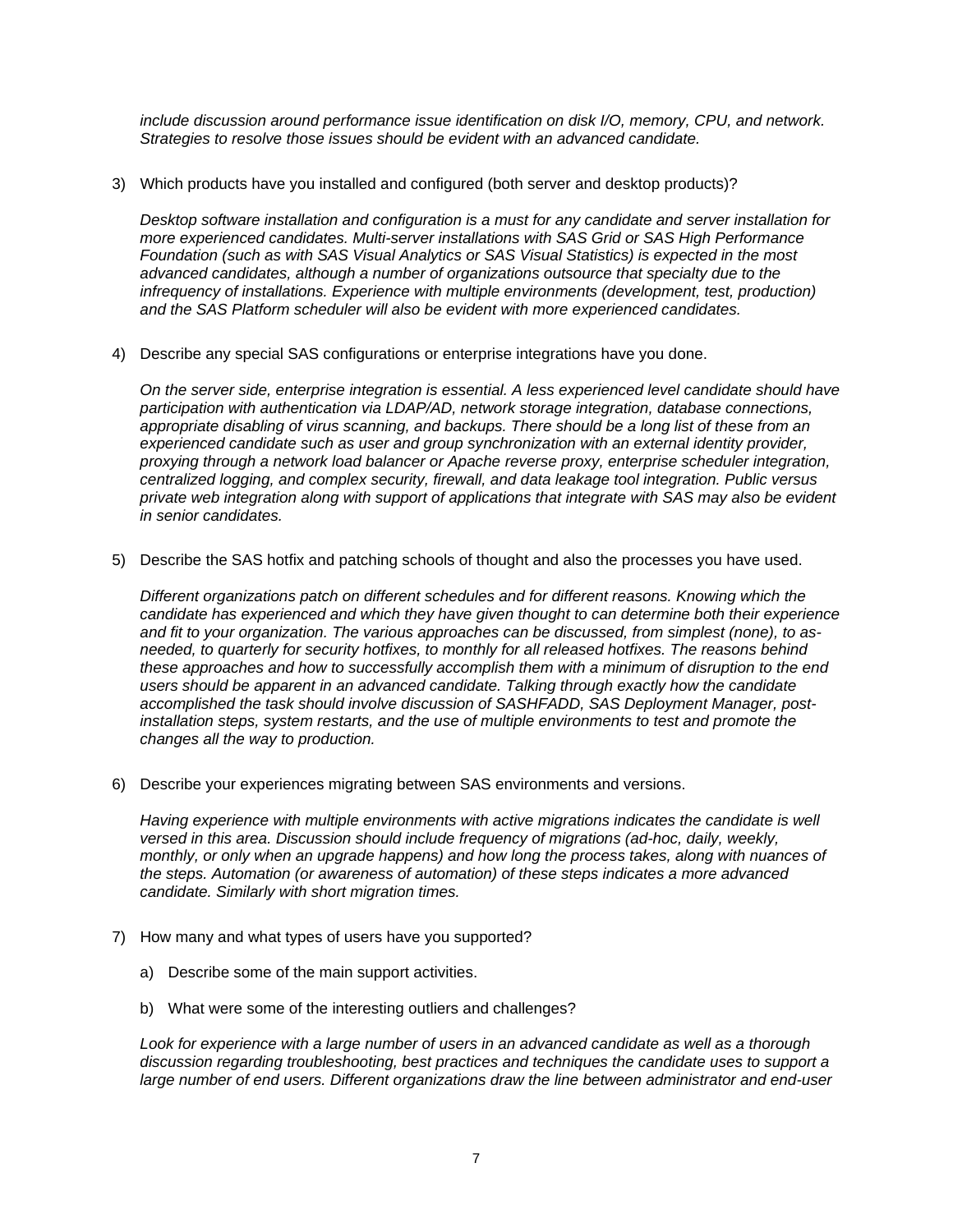*support differently. You may find an advanced candidate who works closely with an end-user support team rather than directly with users.* 

8) Describe the typical SAS software administrative tasks you perform daily/ weekly/ monthly/ quarterly/ annually.

*Daily testing of components, cleaning of SASWORK, review of monitoring tools or critical logs, periodic restarts, and appropriate hotfixing indicates a solid candidate. In addition, further log review, automation of administrative tasks, performance monitoring and testing, hotfixing both the operating system and applications, and periodic resizing of server resources should be discussed in-depth with an advanced candidate.* 

9) Describe your experience using the end user SAS tools you support such as writing SAS code, doing analytics on your SAS environment or testing and troubleshooting to confirm proper operation.

*Experience using the tools that are supported means that the candidate will be better at understanding end-user issues and able to more quickly zero in on issues. More sophisticated use of the SAS tools to make the work of the administrator easier and more productive should be part of a discussion with a senior candidate.* 

10) Describe the process you use to troubleshoot user reported problems and some of the quick fixes you have discovered.

*This discussion builds upon the previous responses and may possibly teach the interviewers something new and validate already known existing quick fixes. This is a good opportunity to test knowledge of your quick fixes, too, from cleaning of the SASWORK, adding additional local storage on multiple I/O channels, to product specific things like rebalancing of a hadoop cluster and associated restarting of LASR servers. A detailed conversation with topics more relevant to your organization indicates an advanced candidate.* 

#### **SAS STATISTICIAN QUESTIONS**

Note: These questions are meant to be SAS specific. You'll want to add additional questions on other Statistical specific topics.

1) -- Ask the questions applicable from the SAS Developer Skill set --

*Unlike SAS Administrators, a SAS Statisticians should know how to program in SAS. Only beginners or school taught would expect data to already be clean and ready for analysis.* 

2) What SAS software tools do you use?

*Answers such as Base SAS (Enterprise Guide), Enterprise Miner, SAS Model Manager and JMP would be likely answers. If they use other tools, get them to explain why? It may show a lack of actual skill using SAS software.* 

3) What steps and SAS procedures (procs) do you use to explore data for analysis?

*Answers such as Base SAS (Enterprise Guide), Enterprise Miner, SAS Model Manager and JMP would be likely answers. If they use other tools, get them to explain why? It may show a lack of actual skill and experience using little more than Base SAS (Enterprise Guide) for data prep and using other "non-SAS" tools for analysis and modeling efforts.* 

- 4) What SAS/Stat Procedures (procs) do you use to build models?
	- a) For what purpose?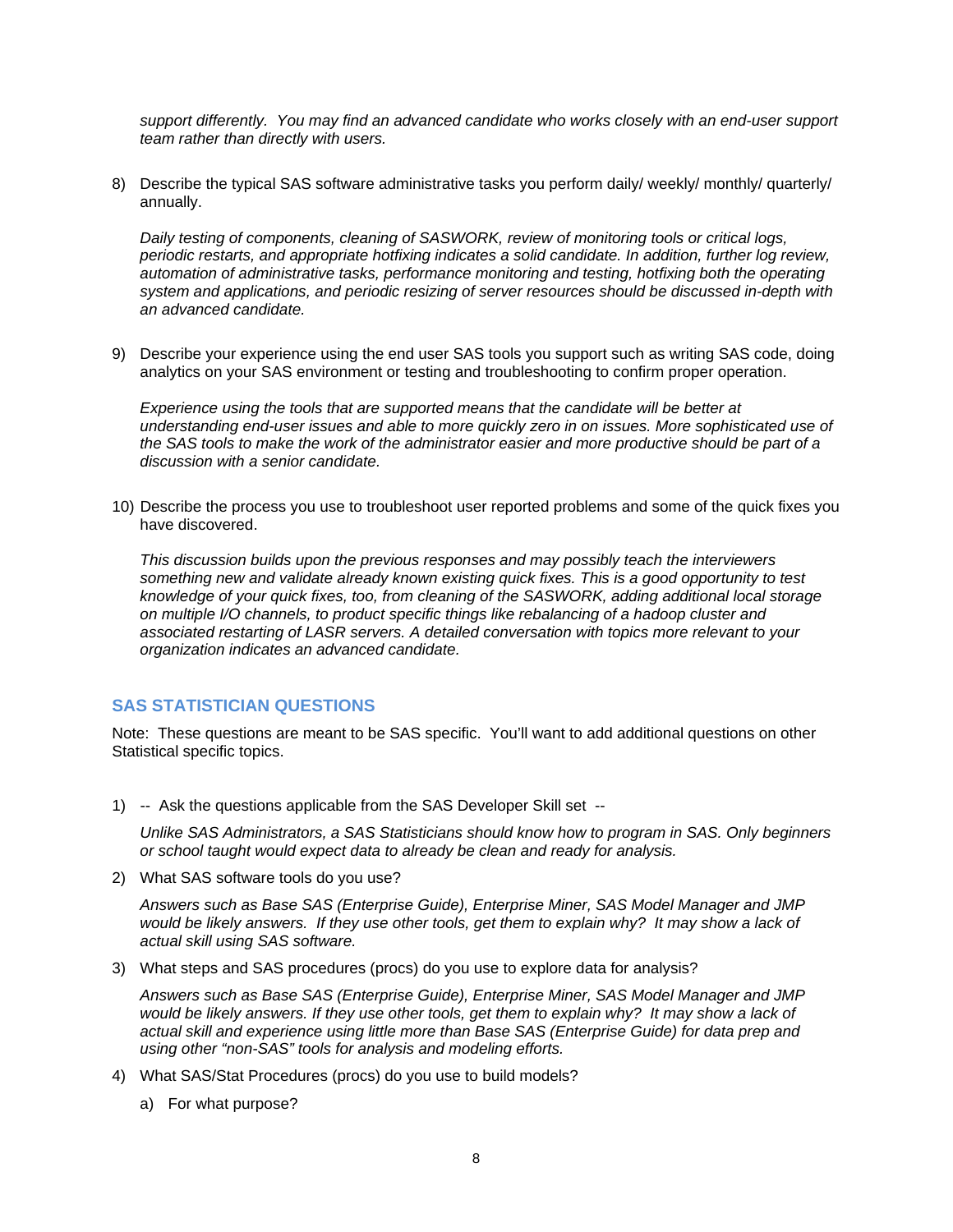- b) What type of output is produced and what information is derived from the output?
- c) What options and statements do you utilize in each?

*You should likely spend more time on this set of questions than any other. A beginner will likely speak towards using Proc Reg for linear regression, Proc Logistic for logistical regression models and some of the other traditionally used Procs. Being able to speak about the use of each, what information is derived from their use and how they use them will enlighten the interviewer to the depth of their skill. Look for "more tools in the toolbox" and why they use them.* 

*A complete list of the SAS/Stat Procedures may be found on https://support.sas.com/rnd/app/stat/procedures/Procedures.html*

5) What procedures (procs) and tools do you use for model validation and your interpretation of the results?

*Look for answers around Proc Logistics, PHReg etc. and the ability to describe when each is applicable. The tools listed in #2 should be part of this conversation. The more depth to the answer, the more advanced the skill.* 

6) What SAS approaches do you use to deliver results?

*Listings, Proc Freq / Means and a few graphing options are pretty basic. There are a lot of advanced Graphing procedures and SAS/Stat procedures which produce output that are much more professional and better for presenting results. A more advanced user is going to provide responses that tell a story and support the results.* 

#### **WRAPPING UP A TECHNICAL INTERVIEW**

After all the questions you've prepared have been explored and you feel you've gotten enough of the appropriate information to make an assessment, allow the candidate some time to add additional information they feel may be of interest to you. Not only is this polite, occasionally there is interesting information divulged.

Once the interview is finished and the candidate has departed, immediately review your notes to make sure they are complete and represent your impression in its entirety. Compare the skill levels to your predetermined needs. A quick summary of the number of questions you considered adequately or appropriately answered in each category--Beginner, Intermediate, Advanced and Expert--will be a helpful score that can be useful in a contested final decision.

Make sure to retain a copy of the candidate's resume along with your final assessment, notes, summarization of skills and the job description. You never know when someone might apply in the future or a new position becomes available that the interviewee may be well suited. It's a good precaution for anything unexpected rather than having to rely on your memory, especially if interviewing is done over a long period of time and further comparisons need to be made.

#### **CONCLUSION**

This paper is a nearly complete rewrite of the SAS Global Forum 2007 Best Contributed Paper award of the same name., I have removed outdated material and added sections for Administration and Statistics. I hope that the adjustments will stand the test of time and continue to be useful.

# **ACKNOWLEDGMENTS**

I would especially like to thank Jonathan Pletzke for his contribution to this paper. He provided the full context for SAS Administration.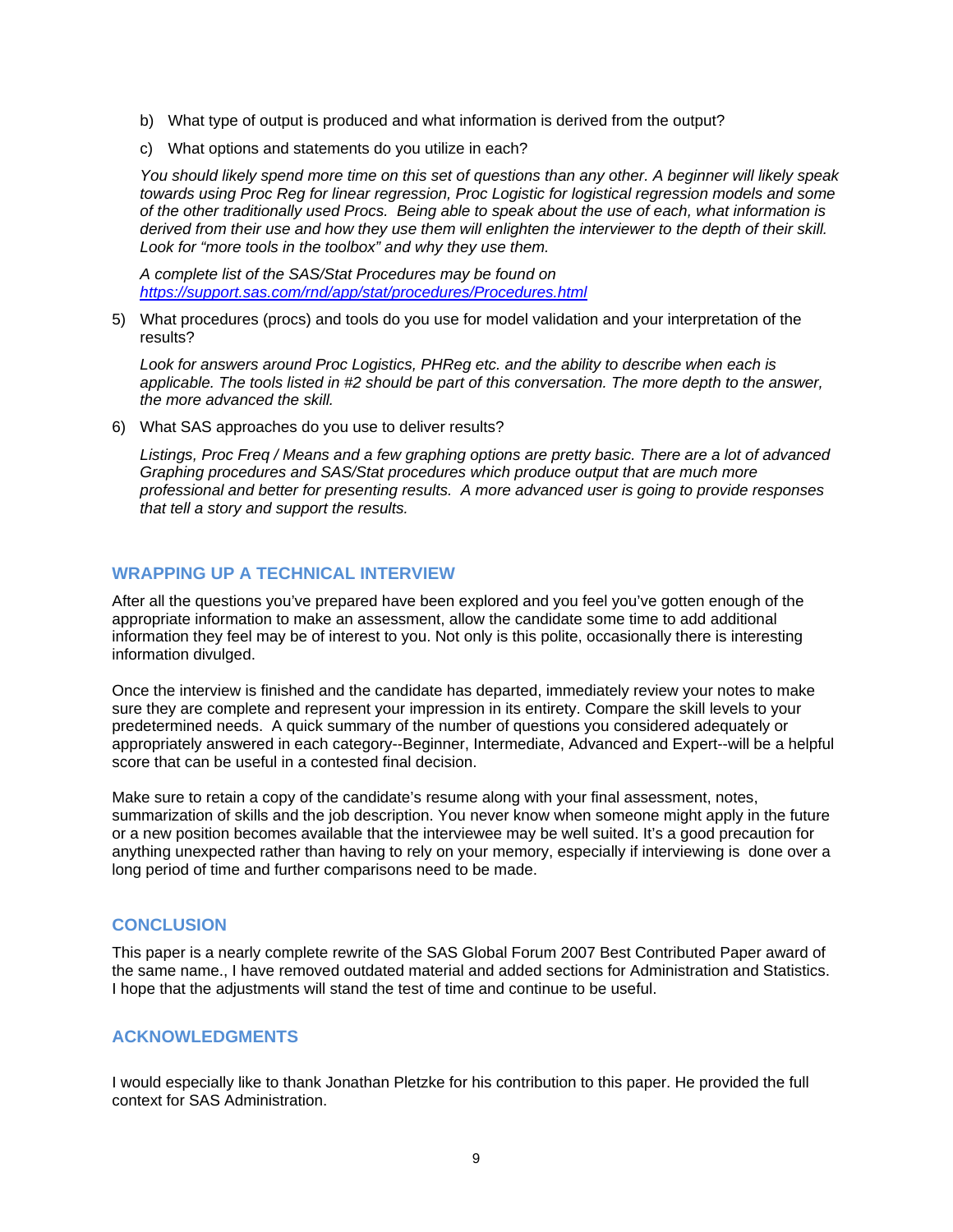## **CONTACT INFORMATION**

Your comments and questions are valued and encouraged. Contact the author at:

Jenine Milum Atlanta, Georgia, USA jeninemi@yahoo.com

SAS and all other SAS Institute Inc. product or service names are registered trademarks or trademarks of SAS Institute Inc. in the USA and other countries. ® indicates USA registration.

Other brand and product names are trademarks of their respective companies.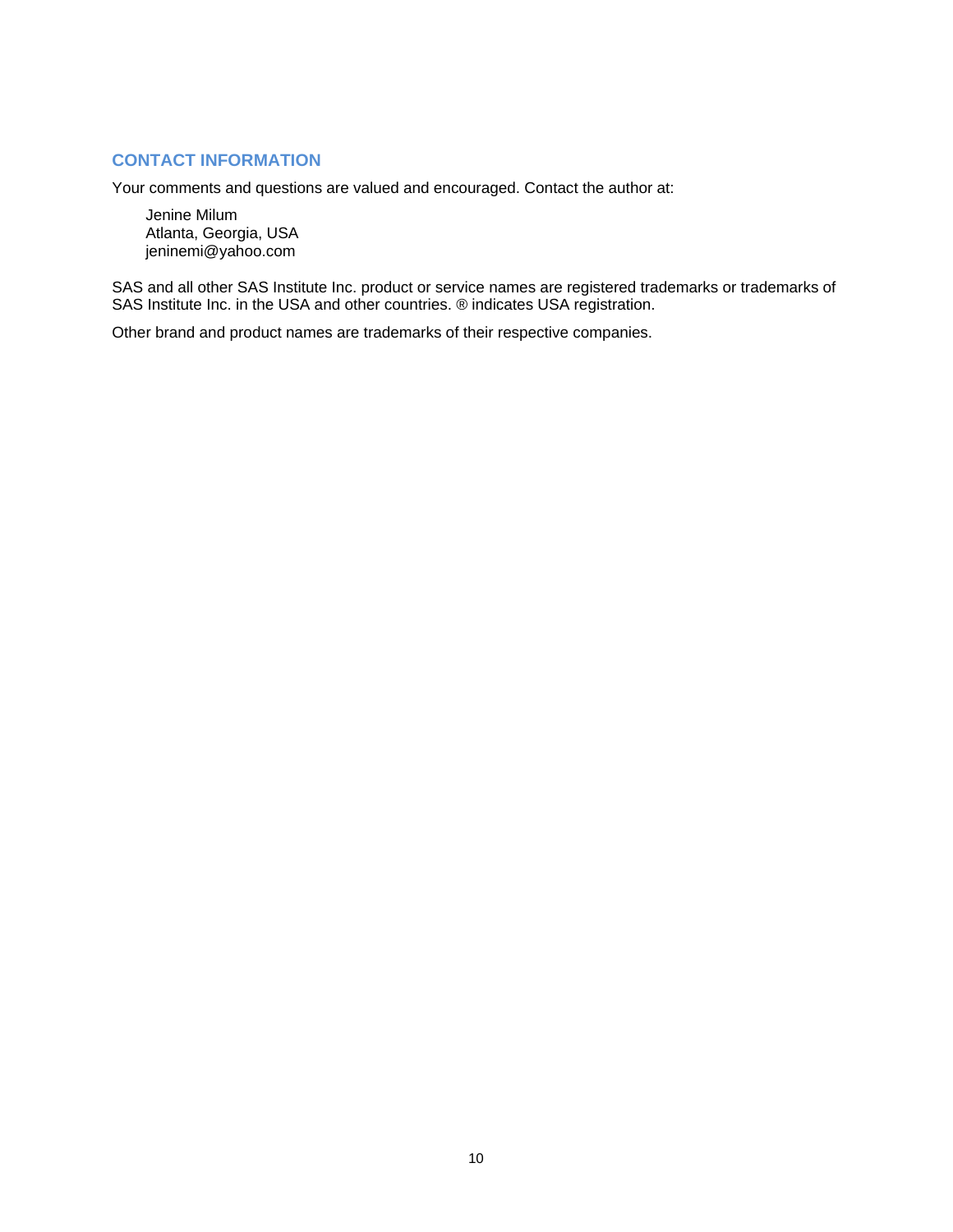## **SAS DEVELOPER QUESITONS**

### **GENERAL**

- 1) Where did you learn SAS \_\_\_\_ (Administration, Stats, etc.)?
- 2) How many companies have you worked for using SAS?
- 3) What version(s) of SAS are you currently using?
	- a) What previous versions have you used?
	- b) Which SAS software/tools have you used?
- 4) Which operating systems are you running under?
	- a) How long for each?
- 5) Where do you go when you have a SAS question?
- 6) What size of data is being processed in the environments you've run SAS?
- 7) Do you attend any local / in-house/ regional/ international/ etc. SAS conferences?
- 8) Are you SAS Certified in any of the areas of competency?

#### **SKILL**

- 1) What is the significance of January  $1<sup>st</sup>$ , 1960?
- 2) Which SAS Procedures (Procs) do you use and for what purpose?
- 3) List the SAS functions you generally use and how you use them.
- 4) Are there SAS system options you use and for what purpose?
- 5) Describe your familiarity with SAS formats/Informats and how you use them.
- 6) When creating reports, what methods do you utilize? What type of output is produced and what is the method applied to create it?
- 7) Describe your familiarity with SAS Macros.
- 8) What is the purpose of Data \_Null\_ and how do you use it?
- 9) Are there other SAS tools you have experience with and what are the situations under which you use them?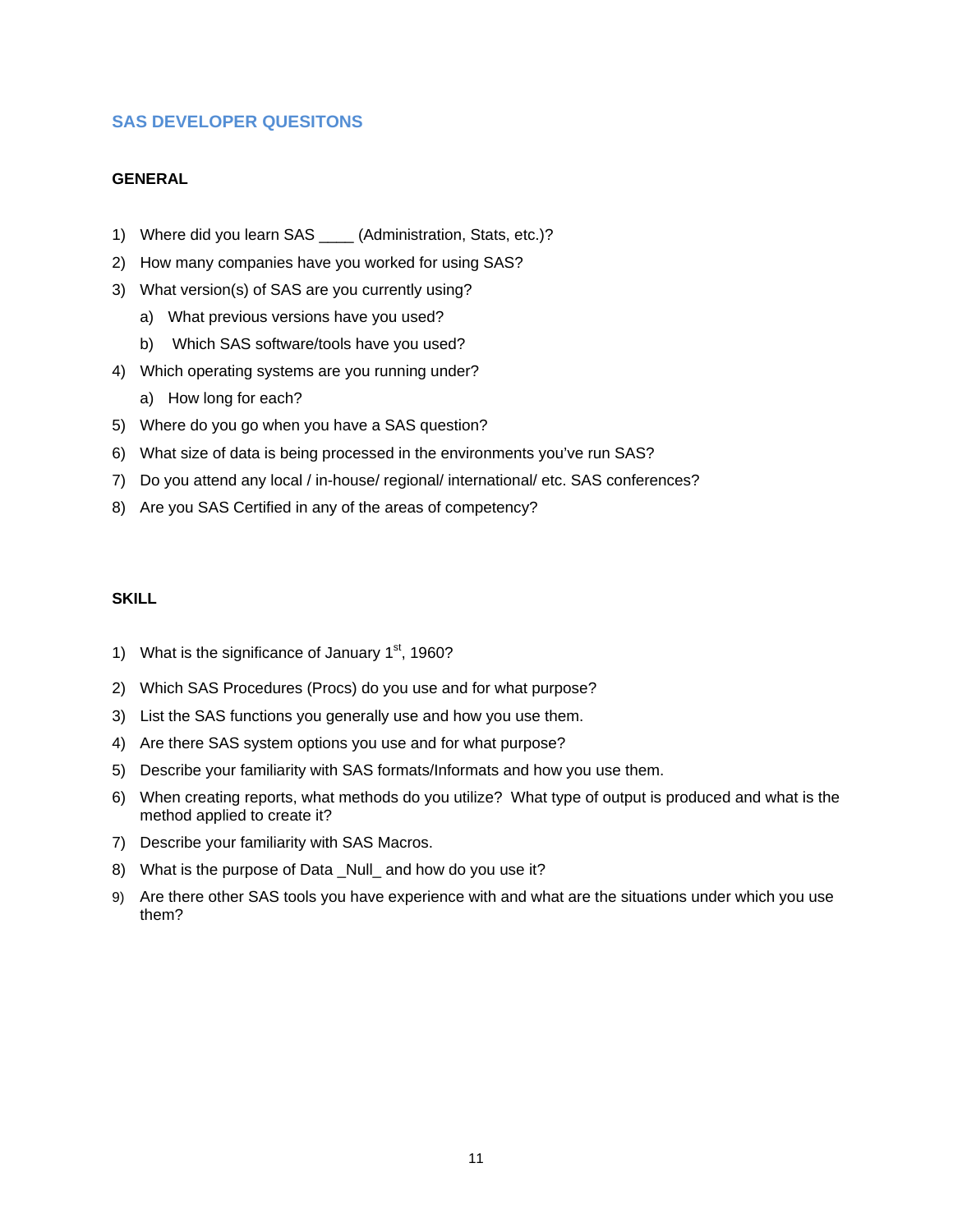## **SAS ADMINISTRATION QUESTIONS**

#### **GENERAL**

- 1) Where did you learn SAS \_\_\_\_ (Administration, Stats, etc.)?
- 2) How many companies have you worked for using SAS?
- 3) What version(s) of SAS are you currently using?
	- a) What previous versions have you used?
	- b) Which SAS software/tools have you used?
- 4) Which operating systems are you running under?
	- a) How long for each?
- 5) Where do you go when you have a SAS question?
- 6) What size of data is being processed in the environments you've run SAS?
- 7) Do you attend any local / in-house/ regional/ international/ etc. SAS conferences?
- 8) Are you SAS Certified in any of the areas of competency?

#### **SKILLS**

- 1) Describe the SAS products and versions that you have worked with. What was your role with them?
- 2) Describe the operating system(s) that you have used with SAS and other tools, both client and server.
- 3) Which products have you have installed and configured (both server and desktop products)?
- 4) Describe any special SAS configurations or enterprise integrations have you done.
- 5) Describe the SAS hotfix and patching schools of thought and also the processes you have used.
- 6) Describe your experiences migrating between SAS environments and versions.
- 7) How many and what types of users have you supported? Describe some of your main support activities and some of the interesting outliers and challenges.
- 8) Describe the typical SAS software administrative tasks you perform daily/ weekly/ monthly/ quarterly/ annually.
- 9) Describe your experience using the end user SAS tools that you support such as writing SAS code, doing analytics on your SAS environment, or testing and troubleshooting to confirm proper operation.
- 10) Describe the process that you use to troubleshoot user reported problems and some of the quick fixes that you have discovered.